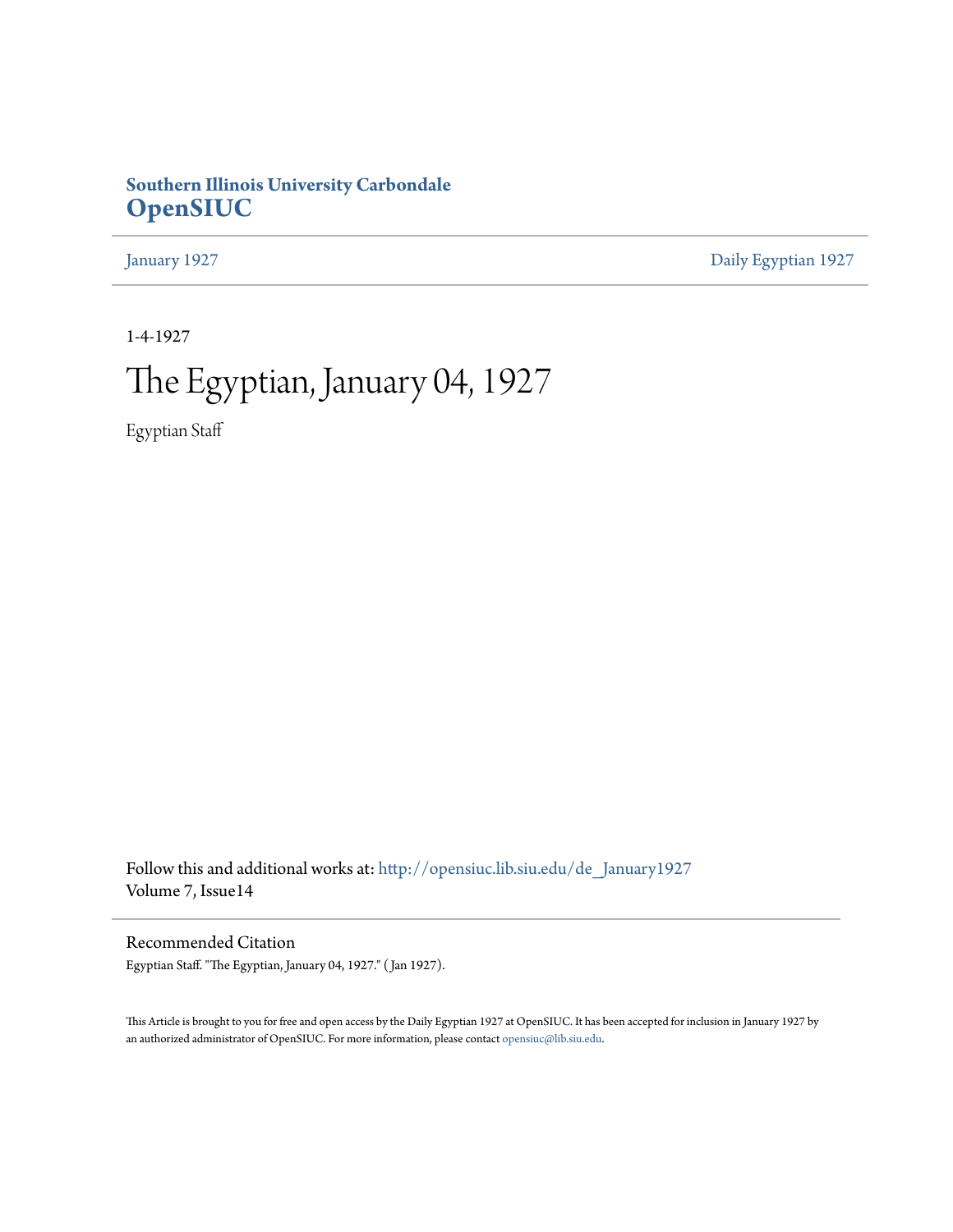

Carbondale, Illinois, January 4, 1926

## Number 14

## **Fraternity Initiation Full Of Pep**

Did you see that ladder on the front torch of the Sigma Alpha Pi House? The boys who were being initiated the week before Christmas had to get in and out of the house by means of that ladder. The last Friday of school many girls profited by the initiation because each pledge had to carry five rirls' haggage to the trains. One day vas set aside for "egg day", on which day each boy had to carry an egg in his pocket. There were speechless days and nights when the corners of the downtown district were bedecked with fraternity pledges who were selliag almanaes, calendars, patent medicines, etc. At any rate, some of the hors must have been rewarded: Frank Armentrout, pretending to be blind for the evening, received thirty rennies. Sunday and Monday evenings were times for field trips, and such trips they were, too!

The final initiation came the following Sunday night. Those who vere initiated were:

W. O. Snoddy, Dilla Hall, Ted Ragsdale, Clyde Dearing, Fred Miller, Anderson. Hilbert Gale. Myron Robertson, Hallie Hunsaker, Lawrence Harris, Gerald Trampe,

#### FRESHMAN PARTY STAGED

Almost a hundred freshmen enjoyed a dance at the Jackson Country Club on Tuesday evening, December 14. Socially, it was one of the best functions ever given this year by any of the classes.

The chaperones were: Mr. and Mrs Ralph Thompson, Mr. and Mrs. Ros roe Taylor, Mr. and Mrs. J. E. Mitch ell. Mrs. Chastaine, Mr. McAndrews and the Freshman Advisor, Miss Bowyer.

#### MODERN VERSION

Jack and Jill went up the hill At sixty miles or better; A con unkind Was right behind-They're seeking ball by letter. -By Minnie Lauder.



#### MARY M. STEAGALL, PH. D.

The students and faculty of this school are glad to hear that Miss Mary Frank Armentrout, Ray Goets, Paul Steagall of the Biology Department has just received her Doctor's degree at the University of Chicago. This is a fitting recognition of her scholarship and devotion to her work. The subject of her thesis was The Ferrs of Southern Illinois.

> The two doctors on the faculty at present are Dr. Steagall and Dr. Lar-The latter is in the History Department and has a Ph. D. degree from Columbia. Mr. Bailey of the Biology Department is within a quarter's work of a doctor's degree

> The faculty has a large number of teachers who have the master's degree:

|    | EDENSO:                                                       |
|----|---------------------------------------------------------------|
|    | Miss Emma L. Bowyer, A. B., A. M., Chicago.                   |
| ιļ | Miss Mae C. Trovillion, A B, A M, Indiana.                    |
|    | Miss Elizabeth C. Hickson, B. S., Pennsylvania, A. M., Brown. |
|    | Miss Elizabeth A. Cox. A. B., A. M., Kansas.                  |
|    | Miss Frances Barbour, A B. A M., Washington.                  |
|    | Miss Julia Jonah, A. B, A. M., Washington.                    |
| ÷  | Language:                                                     |
| اء | Mr. J. M. Pierce, A. B., Washington; A. M., Harvard.          |
|    | Miss Helen A. Baldwin, A. B., Denison: A. B., A. M., Chicago  |
| اء | Mr. Fuller Combs, A B, Wabash; A. M., Indiana.                |
| Ŕ. | Geography and Geology:                                        |
|    | Mr. F. H. Colyer, B. S., Indiana; M. S., Chicago.             |
|    | Miss Marjorie Shanks, B. S., North Dakota; M. S., Clark.      |
|    | Practice School:                                              |
|    | Mr. W. A. Furr, Supt., A. B., A. M., Indiana.                 |
|    | Physics:                                                      |
|    | Mr. Simeon E. Boomer, B. S., A. M., Illinois.                 |
|    | <b>Biology:</b>                                               |
|    | Mr. W. M. Bailey, A. B., B. S., Kansas City; M. S., Chicago   |
|    | Chemistry:                                                    |
|    | Mr. R. A. Scott, B. S., M. S., Illinois.                      |
|    | Agriculture:                                                  |
|    | Mr. Renzo E. Muckleroy, B. S., Illinois; M. S., Wisconsin.    |
|    | i Mathematics:                                                |
|    | Miss Alice Kelsey, A. B., Indiana; A. M., Illin. in.          |

## **Maroons Win One** And Lose Two

The Maroon basketball team returned last week from a three game trip upstate in which they were defeated by Illinois college Monday night after a hard fought tussle, 23-21. Lincoln college licked the teachers. 32-21. But the locals won from Shurtleff college, 30-28. The games were in the nature of an experimental work-an effort being made to find out what combination of players would likely compose the regulars. In all three games the Maroons were playing teams composed entirely of veteran lettermen. Lincoln, for instance, had three funlors and two sophomore regulars and two more sophomore letter men as substitutes This game was a fair representation of an indoor football game. The Illinois college game was a nip and tuck affair all the way. The upstaters scored first when Blandin, tall center, looped one from the middle of the floor. He later shot another from the same place and really won the game by hooking one over his head for a counter from the same distance. The half ended 12-11 in favor of the Jaxs. Starting the second half they scored five points before the Marcons stopped them. Pulling up the Teachers went one point ahead, but the lead was short-lived and when the gun fired both teams were shooting desperately-the Marcons in an effort to tie and the Illini to increase their lead.

At Lincoln the Blue started in the lead and were never headed. The consistent shooting of Laymen, chunky forward, who potted seven baskets, kept the Rail Splitters well in the lead after the first part of the second half. The first half ended 18.9

Against Shurtleff, the last game of the trip, the Maroons took the lead at initial tip off and never were headed. The half ended 19-9, with ten minutes to go the Teachers had a 12 vint lead, but the Pioneers whittled this to a two-point margin before the gun fired. No substitutions were made .<br>in this game by the locals

| <b>Normal</b>                        | Pos. G. FT. |   |
|--------------------------------------|-------------|---|
| Crawshaw $F. 1 1 1$                  |             |   |
| Wilson   F. 0 0                      |             |   |
| Munger $\ldots \ldots \ldots \ldots$ |             | B |
|                                      |             |   |

(Continued on page 8)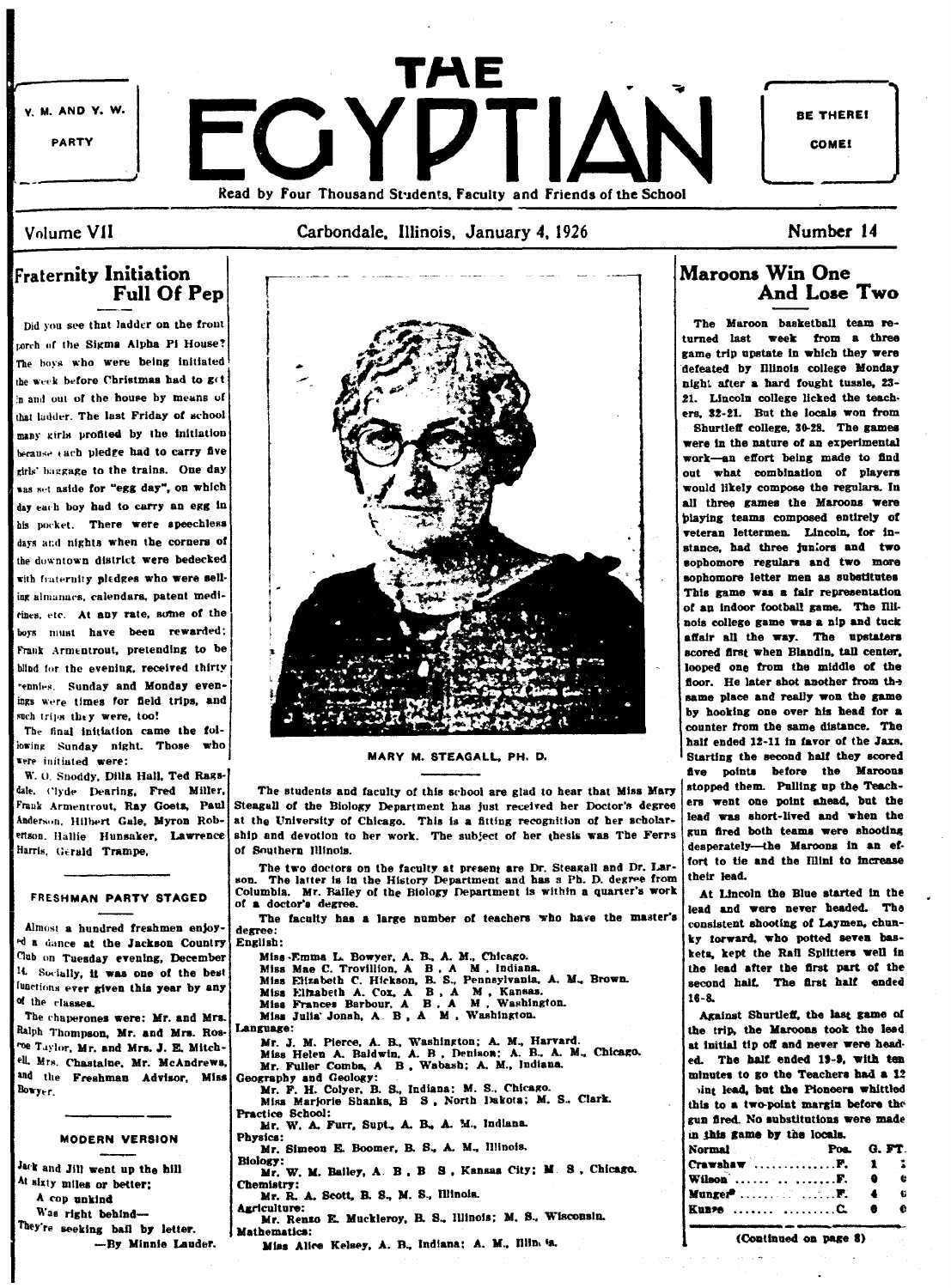#### **ALUMNI NOTES**

Harold Prichard and Deneen Watson of Elizabethtown were here on their way home from the University of Illinois.

Mr. and Mrs. Clyde Brooks spent the holidays with Mr. Brooks' parents here. Clyde played forward on the varsity basketball team while in school here. He is now studying medicine at the University of Illinois.

Mildred Scott, '26, was home with her parents over vacation. She teaches in one of the Alton grade schools.

Lolo Mowery, who is going to school at Washington University. and Harley of Ullin were here visiting S. I. N. U. friends.

Van Browne. '25, spent the holidays with Prof. and Mrs. W. O. Browne and family. He is doing his first year of medicine at the University of Illinois.

Oren King, '26, worked in Hewitt's drug store while Mr. Hewitt was gone. Oren is teaching in the Olney High school.

Harry Tapprich, '26, is teaching in Zeigler this year. He spent his vacation in Carbondale. Students will remember him by the fact that he had one of the principal parts in the Zetetic spring play, "Only 38."

Mr. and Mrs. Roy Leevy spent their vacation with friends in Carbondale. Rov took his degree last year and is now principal of the Equality Township High school.

Troy Stearns, who is teaching in New Mexico, came into the Egyptian office to see his old buddies.

Marvin Owen, editor of the Egyptian '26, returned from Galatia to his home in Marion, where he spent the holidays. He wishes the Egyptian and his old S. I. N. U. friends many happy returns for the New Year. Marvin teaches Latin and English at Galatia.

Alice Barrow, '24, was home from De Pauw University for the vacation. She will take her degree this year with a major in sociology.

PATRONIZE OUR ADVERTISERS

**SPALDING'S** 

**ATHLETIC GOODS** 

**I.W. DILL Co.** 

OUTFITTERS FOR MEN AND BOY

## THE EGYPTIAN

#### **FORUM**

On the last meeting night in the old year, December 13, the Forum voted to return the time honored forum collar to the other distinctive marks of the organization. Time was when the winged collar denoted much to the students of the school. The resent members of the Forum have set themselves the task of upholding and adding to the greatness of the organization.

The Forum has its maximum membership and a waiting list. The members are not 'finished debaters', but they are enthusiastic and willing to work. The installation of new members took place on Dec. 13 and the new faculty advisor, Mr. Bryant, was present. Theresa Bunting and memers of the Herrin High school Dehating club were present. We are vlad to receive visitors and attempt o make their visits worth while.

Hairdressing<br>Beauty Culture Manicuring Our motto is "Perfect Service" to all our patrons, but if you are in a special hurry or want particular hour with na, one minute at your phone will assure you of a special appointment to suit your convenience. 'Our Methods Succeed' THE VANI Y BOX 211 W. Main Street Phone 15

Pound-of-Soap (at a party): "Boy, these cakes are hard as stone."

Kirkpatrick: "I know. Didn't you hear her say 'take your pick' when she handed them around?"

Mr. Browne: "If I drop this que er into this solution will it dissolve

Lyndall Fox: "No, if it would n wouldn't put it in."

## DRIVE OUT TO LINCOLN PARK

Three miles South of Normal.

Hot Tamales, drinks, ice cream, chili-best barbecue on earth.

Open till Twelve O'clock each night

## **FRANK PRESSON, Prop.**

FOR GOOD THINGS TO EAT

**IMPERIAL CAFE** L. M. ATKISON, Owner and Manager **Next to Gum's** 

## We Serve Delicious Toasted Sandwiches

## **CARBONDALE CANDY KITCHEN**

Give her one of our beautiful Boxes of **Chocolates for Xmas** 

**SANDWICHES** 

Hot Tamales, Drinks, Chili, Etc Your Patronage Solicited SOUTHERN BARBECUE, Opposite Interurban Station Night Delivery Service, 4 to 10 p.m.

## DE LUXE BARRER SHOP

Students visit The De Luxe and get touched up for Xmas by those who know how. Six chairs.

No Waiting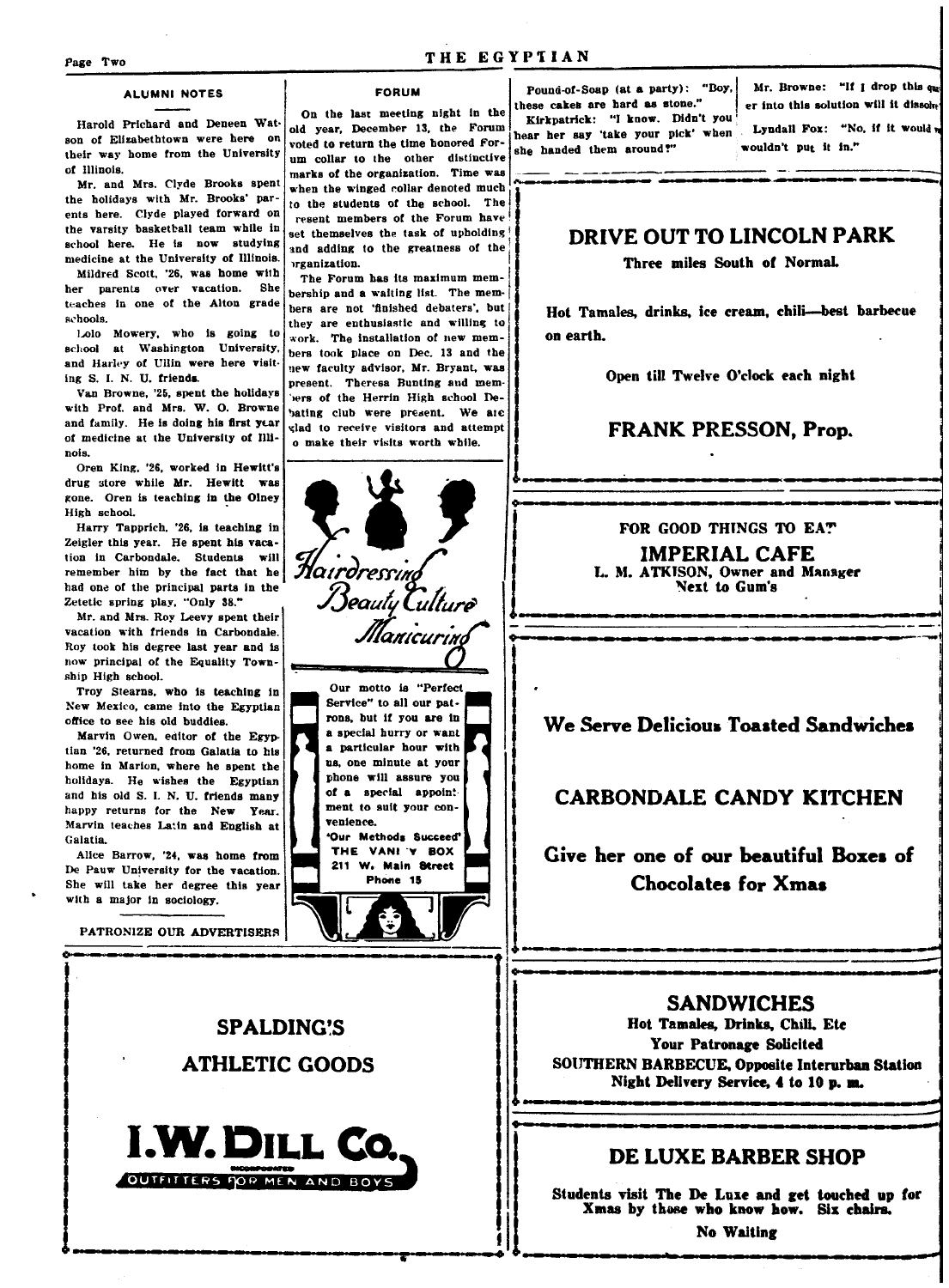| <b>WEE WUNDER</b>                                                                                                                                                                                                                                | How Faye Fore enjoyed her date?   number?                                                                                                                                                                                                                                                                                                                                                                                                                                                                                                                        | or Molly Burns was?   he students like a certain orchestra                                                                                                                                                                                                                                                                                                  | INQUIRING REPORTER                                                                                                                                                                                                                                                                                                                                                                                                                                           |
|--------------------------------------------------------------------------------------------------------------------------------------------------------------------------------------------------------------------------------------------------|------------------------------------------------------------------------------------------------------------------------------------------------------------------------------------------------------------------------------------------------------------------------------------------------------------------------------------------------------------------------------------------------------------------------------------------------------------------------------------------------------------------------------------------------------------------|-------------------------------------------------------------------------------------------------------------------------------------------------------------------------------------------------------------------------------------------------------------------------------------------------------------------------------------------------------------|--------------------------------------------------------------------------------------------------------------------------------------------------------------------------------------------------------------------------------------------------------------------------------------------------------------------------------------------------------------------------------------------------------------------------------------------------------------|
| Where Auda Stone spends most of<br>is leisure time on Illinois avenue?<br>H ex-captain Hook knows "Sailor<br>loe"‡<br>If Harvey Munger was in Cairo<br>any over Christmas?<br>the "Dunbar" association wants with on Friday?<br>h m?<br>Dec. 15? | If the "monkey" for Arline Perrine<br>signified anything?<br>Who read in Latin 19 when Miss<br>Baldwin said, "Well, go on, Dollie?"  <br>How a young man must look to look .<br>pure?<br>If James Johnson has found what   Why Virgil Beadle went to chapel   letter in the Egyptian, addressed to<br>Whom Hilds Harmon was car rid-<br>Who called on Shorty and Peggy? ing with last Thursday evening?<br>Who the popular young men were! If you don't think that the Christ-<br>at Anthony hall Wednesday evening, mas program this year was the best<br>ever? | to those<br>What happened<br>old i<br>"Scotch Melod'es"?<br>THA: K YOU, SANTA!<br>Last week you may have read a<br>Santa Claus from Anthony Hall. Last<br>night, old Santa came to visit the<br>seventy good little girls together with<br>Miss Hardin, Mrs. Handley, Mrs. Ma-<br>lone. Mrs. Heinecke and Messrs. Wil-<br>ford Akin and Bert Casper without | Question: What did you enjoy<br>most during your Christmas vacation?<br>Verbal Adkisson: That final exams<br>were ever for awhile and also the<br>good eats and fun.<br>Lena Schrade: I heartily enjoyed<br>my gifts from Santa.<br>Calvert Jordan: The fact that I<br>didn't have to cram for exams.<br>Oliver L. McIlrath: I enjoyed my<br>trip to the Milwaukee National Stu-<br>dents' Convention and the nice things<br>that Santa left in my stocking. |
|                                                                                                                                                                                                                                                  | How Paddy Jr. is getting along?   If Fred Miller's cat was acceptable?   whom a party could never be com-<br>What the significance of the "fish" If Mr. Felts told Mr. Shryock that plete.                                                                                                                                                                                                                                                                                                                                                                       |                                                                                                                                                                                                                                                                                                                                                             | Cleta Kerley: Reading plays for<br>Modern Drama.<br>When the girls assembled in the . Edwin Thompson: Thinking about                                                                                                                                                                                                                                                                                                                                         |

A HAPPY AND PROSPEROUS NEW YEAR TO ONE AND ALL, IS THE SINCERE WISH OF THE

## **BARTH THEATRE**

Where everyone is at home, all the time.

living room, it was a cozy sight. A roaring fire was blazing in the fireby its side was a big place and Christmas tree all decorated and beautifully illuminated with colored 'ights. On the floor beneath were stacks of presents.

First a short program was given, which opened with the singing of "Silent Night, Holy Night," by the admire your choice. entire group.

Then Miss Helen Stewart gave a Christmas reading. This was followed by a piano solo by Alberta Zohlenbach, a comic reading by Lucille Throop, a vocal solo by Lorraine Wilson and the singing of "Jingle Bells." At this time old Santa Claus entered with his pack on his back. Presents were distributed to each and every one present. Then came the treatfun was had popping popcorn over e fire and then there was more fun eating it. At 11 o'clock, the famous "dip" came and the girls hustled off to their respective rooms.

King David and son Solomon Led merry, merry lives, With many, many lady friends And many, many wives. But when old age crept over them With its remorseful qualms, King Solomon wrote the Proverbs. King David wrote the Psalms.

PATRONIZE OUR ADVERTISERS

#### **Batson's Barber Shop** Our Slogan

the work waiting for me when I re-

Margaret O'Leary: The change is

Fred Peebles: Darling, will you

Topsy Mae: No, but I'll always

what appealed to me-something dif-

turned.

ferent.

marry me?

"It pays to look well."



## J. V. WALKER & SONS INC.

QUALITY CLOTHIERS

### 9-Busy Stores-9

A Good Store in Carbondale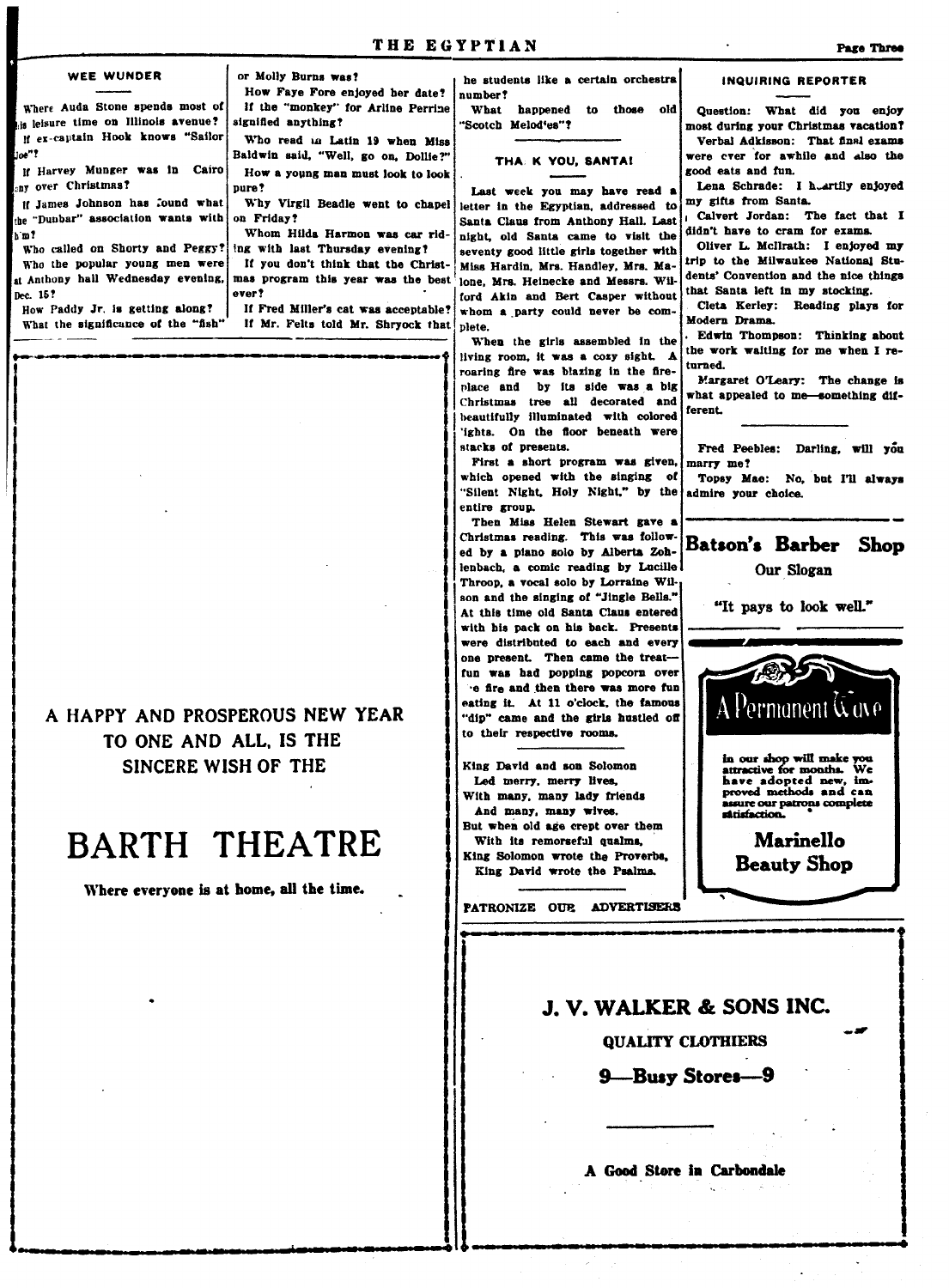## TAE EGYPTIAN Illinois

**Charter** 

College Press Association

Published every week during the Collegiate year by the students of the Southern Illinois State University, Carbondale, Illinois.

Entered as second class matter at the Carbondale Postoffice under the Act of March 3, 1879.

| Office:<br>Main Building, Room 16                                                                                                                                                                                                                                      | Telephone:<br>University Exchange No. 17                                                                                       |
|------------------------------------------------------------------------------------------------------------------------------------------------------------------------------------------------------------------------------------------------------------------------|--------------------------------------------------------------------------------------------------------------------------------|
| <b>EDITORIAL STAFF</b>                                                                                                                                                                                                                                                 | <b>BUSINESS STAFF</b>                                                                                                          |
| Lemen J. Wells  Editor-in-Chief<br>Associate Editor Charles Neely<br>Associate Editor Bessie Smith<br>Literary Editor Corem Waller<br>Feature Editor Mary Stevenson<br>Organizations Catherine Brewer<br>HumorRaymond Spiller<br>Exchanges Mary Sauer<br>Franklin Rich | Business Manager Leiand P. Lingle<br>Adv. Mgr. Bert Casper<br>Advertising Mgr Edwin Heineckel<br>Circulation Mgr. Mabel Jerome |
| Reporters Katheryn Lingle<br>Oliver McIlrath<br>Critic  Mae C. Trovillion                                                                                                                                                                                              | Alumni Advisor  E. G. Lentz<br>1<br>Faculty Advisor Emma L. Bowyer<br>B                                                        |



ARE YOU A REAL S. I. N. U. ER

Every student on the campus knows that old S. I. N. U. is growing constantly and rapidly. This growth has been not only in the size of the enrollment but also in the quality of the students.

In spite of this growth, there are still two types of students, namely, the booster and the knocker. If you are not a booster, you are a knocker! In other words, the indifferent student, who will not say or do a good deed for his school, has done a bad one.

The best way to do good for both yourself and your school is to SUBSCRIBE FOR THE EGYPTIAN!

The Egyptian proclaims to the world that there is a real college in southern Illinois. It is a first hand source of campus news which is of interest to all students and alumni. The files of the Egyptian become an accurate written history of the school and will be read with intense enthusiasm and enjoyment many years hence.

It is not a question of whether or not you should subscribe, it is merely a question of whether you want to be a booster or a knocker.

The staff spends many hours of drudgery each week, for which it receives not a cent.. Individuals on the staff do this to help boost their old Alma Mater.

The LEAST you can do is to SUBSCRIBE NOW!

### **CUPID'S CONTRACTS**

#### **Wright-Lentz**

Miss Agnes Lentz, daughter of Prof. and Mrs. E. G. Lentz, and Dorwen Wright, son of Mr. and Mrs. Wm. Wright of Murphysboro, were married at 11 o'clock Thursday, Dec. 30, at **Member** the home of the bride's parents. The Rev. H. T. Abbott, pastor of the First Baptist church of Murphysboro, performed the ceremony.

> The wedding took place in the presence of members of the families and a few close friends of the bride and groom. The ring ceremony was used and Miss Blanche Lentz, sister of the bride, was the maid of honor and Leo Gardner of Murphyshoro the hest man.

A romance which had its inception while both attended the Teachers' college here was the culmination of the event. Both bride and groom are graduates of the college. Recently, however, the bride has been attending the University of Indiana at Bloomington,

She was on the Egyptian staff while here in school and was very active in student activities.

Mr. Wright, who is a graduate of he University of Illinois commerce and business administration department, is employed as an accountant for the International Harvester Co. at Milwaukee, where the newlyweds will be at home after January 4th, after a brief wedding trip to Chicago. The bride was simply, but neatly dressed in a traveling suit for the ceremony. A wedding breakfast was served soon afterward and the bride and groom left for Chicago.

The Egyptian wishes the newlyweds many years of happiness and **SUCCESS** 

On Wednesday, Dec. 30, Prof., Mrs. C. A. Robertson of Dowell e tertained the faculty of the Douschools with a delightful Christa party.

The most in ortant event and greatest surprise of the evening  $\frac{1}{k}$ the announcement of the marriage one of our old S. I. N. U. friends

Before the luncheon, a Christa napkin was given to each, in the coner of which was a Santa Claus an outstretched hand, holding a linletter to the teachers. The lett stated as follows:

"Dear Teachers: I wish that re should know that Dan Cupid cast he bow, and caught Miss Edna Jones as Jack Carman at McLeansboro, Nw 6, 1926."

Mrs. Carman is a pretty young get from Carbondale. She is attractive and has many talents. She is a gratate of the Carbondale Community High school, and has spent one yer it the Southern Illinois Normal Unversity. The past two years she he teld a position as teacher in the Owell schools.

Mr. Carman is a popular young man rom Du Quoin. He holds a respon-:ible position with the Dowell Ming Co.

Mr. and Mrs. Carman will maktheir home at Dowell, Illinois.

#### **NOTICE SUBSCRIBERS!**

If you have not paid for your paper this is the last issue that will be sex to mailing list subscribers until I receive your check.

LELAND P. LINGLE

Tourist: "How far to Cobden?" G. Daggett: "Three hot-dog stand and two filling stations."

## **GEO. D. CASPER**

**JEWELER** REPAIRING PROMPTLY DONE

205 South Illinois-Two Doors South of Prince

## **NOTICE STUDENTS**

Our store will be closed all day Thursday, Jan. 6th., to permit us to rearrange our stock and mark down prices for our January Clean-up-sale which starts promptly at 8 o'clock Friday morning Jan. 7th.

This sale affords you a wonderful opportunity to save as every item in the store is reduced from 25 to 50 percent, oft times more.

## JOHNSON, VANCIL, TAYLOR CO.

#### Carman-Jones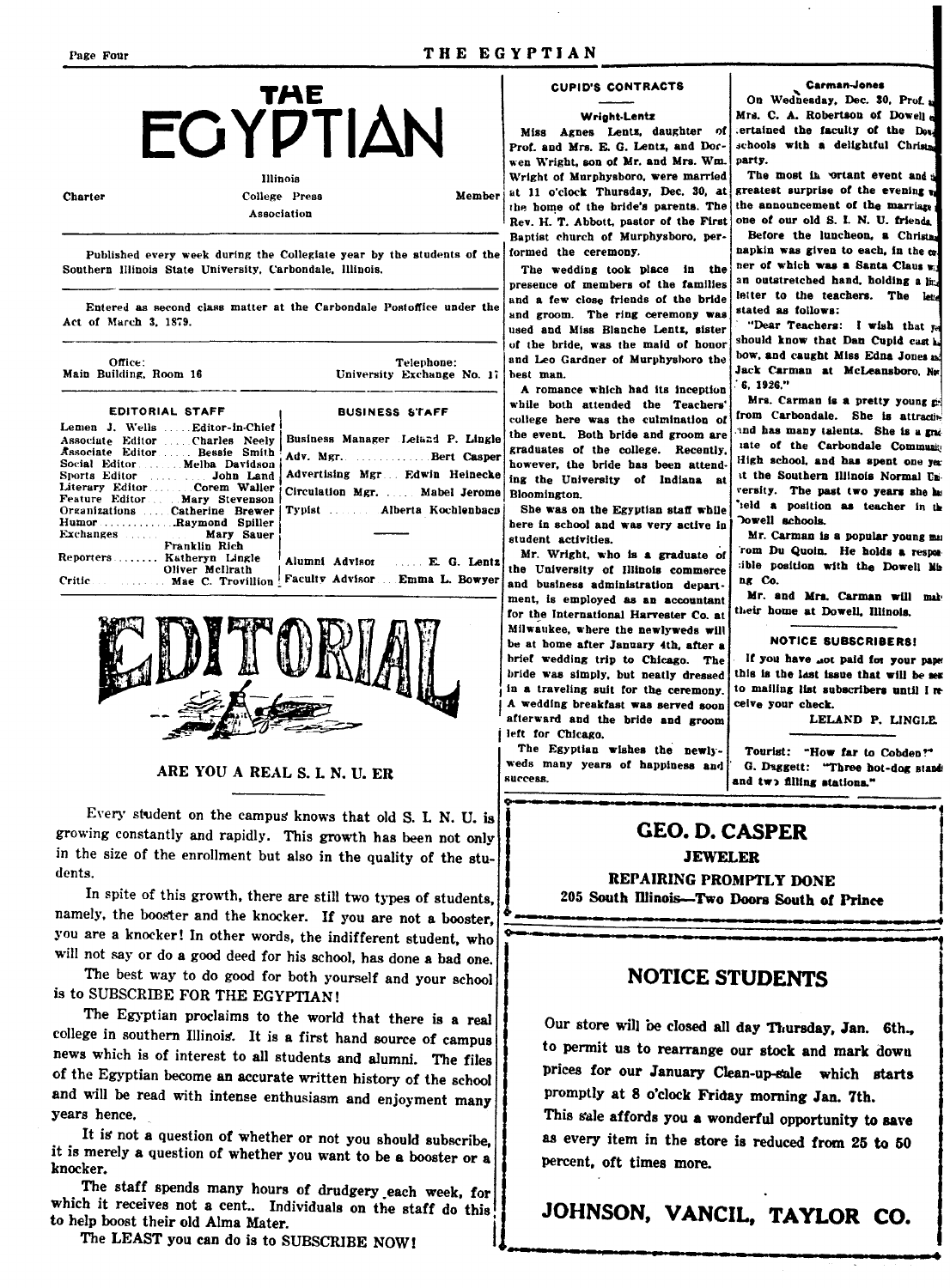## THE EGYPTIAN

#### WHY LATIN IS USED

Why does a doctor write his prescriptions in Latin instead of plain English? There are several reasons for this. One is that Latin is a more exact language than English and being a dead language it does not change as is the case with all living languages. Then again a large part of all the drugs in use are botanical and they have in the pharmacopocia the same scientific names that they have in botany. Two-thirds of such drugs have no English names and so could not be written in English. Then a prescription in Latin is much safer from the patient's point of view. Suppose a doctor writes a prescription in English for an uneducated person. The person reads it and might try to get it from memory a second time. This would easily lead to disastrous results. If iodide of potassium were mentioned, the person might carelesslv ask for cyanide of potassium. A man could safely take ten grains of the former, but one grain of the latter would be fatal. Finally, Latin is used by acientific men the world over and no other language is. Where there is a drug store you can get a Latin prescription accurately made up in any part of the earth.

#### SOCRATIC SOCIETY

The last Friday night of school before vacation, the Socratic Society met at the usual hour for a good program. The program rendered was: Piano duet-W. Margraves, L. Mc-Lean. Piano solo-L. Kirkpatrick. Music-Orchestra. Optional (humorous reading). Vocal solo-L. McLean. At the business meeting the following officers were elected for the next

term. They were: President. Oliver McIlrath. Cor. Sec., Mildred McLean. Rec. Sec., Wendell Margraves. Historian, Chas. Neely. Librarian. Wilfred Aiken. Usher, Mable Jerome.

READ THE EEGYPTIAN

**WINTER MEMORIES** 

This morning fluffy snowflakes Came a-fluttering slowly down. They filled the soft, gray atmosphere With a radiant, moving crown.

They covered fields and hedges With a silence deep and white, They filled my heart with rapture As a boy's of twelve they might.

I no longer was a pedagogue With gray locks and serious mein, But I turned again a schoolboy And I scorned the thoughts of men.

I turned backward in my memory (For memory has a place) To a dear old sheltered garden,

A stone wall about the place;

To the first snow of an autumn Many winters now ago,

To an old and vining rambler Again covered deep with snow.

There, beneath that rambler's trellis On an old poetic bench

Sat a maiden young and beautiful And I sat there myself.

There, upon that bench she promised While the sun's bright dazzling rays Reflected winter's splendors

In ten thousand different ways,

There she promised, Rose, my dar- $: **nx**$ 

Promised me to be my wife-And to us the future promised All the best there is in life.

Love and Time endure forever, Life alas, it is not so,

Years ago that one has perished-Left me lonely here below.

I am old now and forsaken Time has not my sorrows healed. And I feel a pang of anguish

That death alone can heal. Yet my life is not a sorrow-

Joys there be beyond the grave. Patient I must be and waiting Til I'm called to heaven above.

So the snow that cheers the schoolboy

Has for me a sacred thrill, For I know that Rose remembers And is waiting for me still.

Do Your Shopping Here Luggage, Men's Furnishings and Shoes.

## F. B. SPEAR

302 South Illinois

Yet a few more days to journey To and from my little school, Just perhaps this winter only-Then I'll go to be forever With my darling Rose above, And in heaven 'twill all be perfect, Perfect and eternal love.

Professor (in an engineering class) "What's a dry dock?" Student-"A physician who won't give out prescriptions."

Phone 279-Y

WE GIVE A COMPLETE BEAUTY SERVICE **JOHNSON BEAUTY SHOP** 

**Licensed Operator** 

207 1-2 N. III. Ave.

Subscribe

When buying your Groceries, always ask for Blue<br>Ribbon Bread. It is the freshest and sweetest of them all. We also have a complete line of fresh pasteries.

## **CARBONDALE STEAM BAKERY**

#### ARRIVING DAILY-NEW SPRING

Coats, Dresses and Hats at Popular Prices

## **STYLE SHOP**

## ELITE BARBER SHOP

Hair Cutting Specialist Plus Courtesy

Sam **Cecil MORRIS AND DAVIS** 

O. K. BARBER SHOP East of New Hundley

First class Work. First Class Equipment Student's work solicited. Ladies hair cutting a special-1). Try our Lucky Tigar Tonic-Best for dandruff

## **STYLISH SHOES**

For every occasion



**Distinctive Styles Moderately Priced** 

#### **MALONEY'S SHOE STORE Shoes** Hose **Repairing**

## For The Egyptian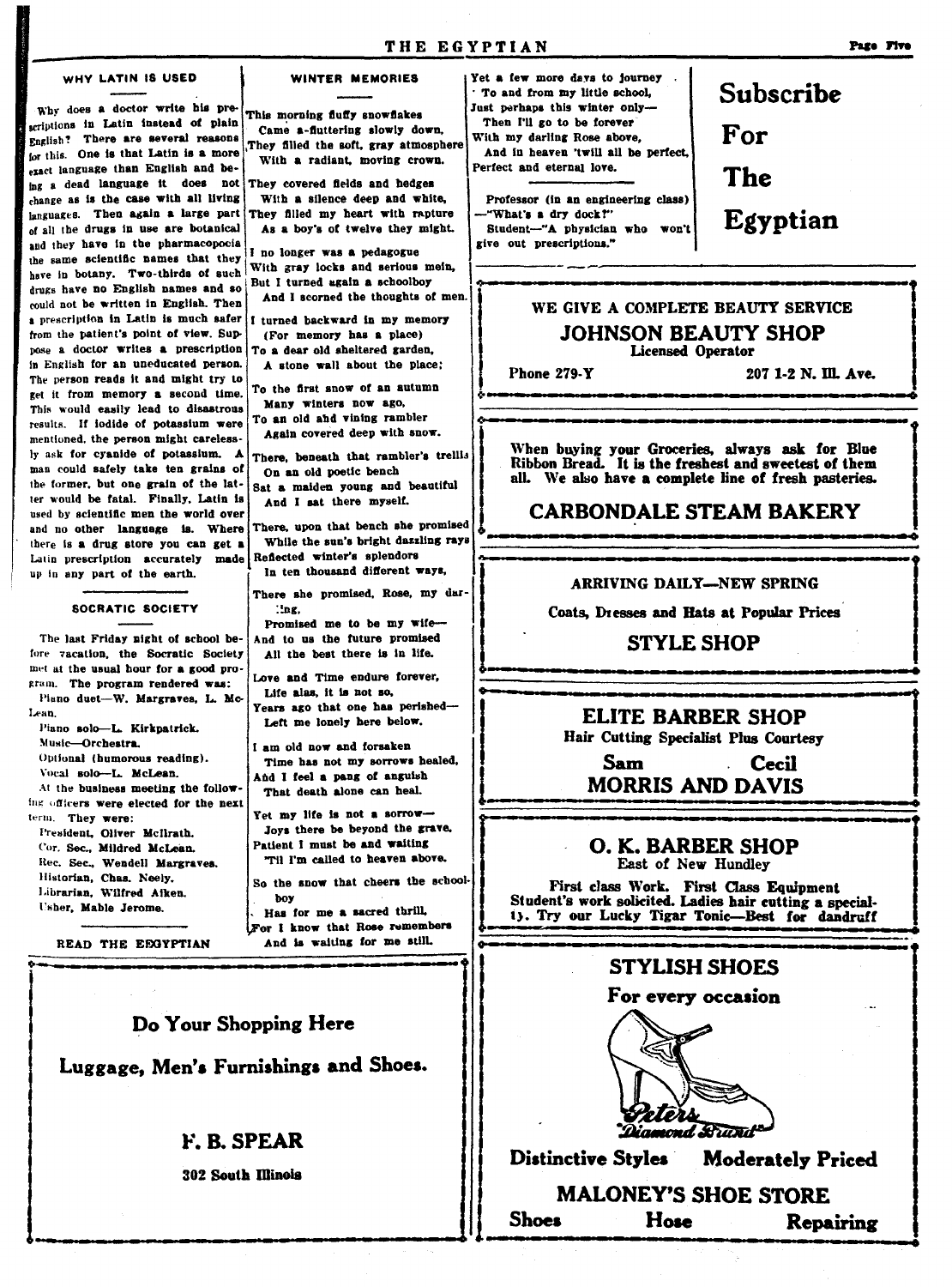| Page Six<br><b>MR. SISTLER SPEAKS</b><br>FOR PUBLICATION changed his mind.<br>Mr. Hobart Sistler was interviewed Sistler added.<br>concerning the article in the Egyp-<br>tian of December 14, under the head<br>of "What You Didn't See."<br>"Are you the person referred to in<br>this article?" Mr. Sistler was asked.<br>"Yes, I am the person."<br>"Is there any basis for this story?"<br>"Yes."<br>chestra?"<br>prevarication about my yelling."<br>orchestra?"<br>"Yes, but I got cold feet before rolling his pupils.<br>Tuesday."<br>"What girl is referred to in the last the S's?"<br>paragraph of the article?"<br>"There isn't any girl referred to."<br>"Is the girl mentioned in that para-<br>graph a gem?"<br>"Absolutely not!"<br>"Did you threaten to whip the per-[<br>son who wrote that article?"<br>"Yes, but I was merely joking.<br>However, I wanted to frighten the<br>writer of that article out of his or<br>her wits."<br>When asked whether or not he<br>wanted to make any other statement<br>Mr. Sistler said that he was ap-<br>proached by a member of the So-<br>cratic society who asked him to yell,<br>"We want the Socratic orchestra!" | THE EGYPTIAN<br>This he promised to do, but later GLEE CLUB PROGRAM PLEASE<br>"I suppose the joke is on me," Mr.<br>WHAT YOU DIDN'T SEE<br>Many, many sermons have been<br>given upon the subject of the "Bold-<br>ness of the Younger Generation";<br>wise men shake their heads in dis-<br>tress; and mothers hold up their<br>hands in horror at the mere mention<br>"Did you yell for the Socratic or- of the youth of today. The climax.<br>however, was reached when the en-<br>"No. sir, I did not. It's all a big suing conversation occurred in the<br>classroom where the rules of health<br>"Did you promise to yell for the are rigidly studied. The professor<br>was quietly pursuing his task of en-<br>Looking up he inquired, "Have I all<br>One timid voice answered, "No, you<br>haven't mine."<br>"Have I signed your card?"<br>"No."<br>"Do you intend to stay in this third<br>hour class?"<br>"Why-er-yes, if you will have<br>me," she faltered.<br>"Well-" trying to overcome his<br>embarrassment, "Ahem! I'll, I'll have<br>you."<br>Bert Hiller:<br>"We have come to<br>bury Caesar, not to praise him."<br>Mr. Combs: "Who said that?"<br>B. H.: "Some undertaker." | SCHOOL AND TOWNSPEO!<br>Many townspeople were guests<br>the chapel exercises on Thursday<br>fore the holidays to witness the<br>cial Christmas program. The er<br>audience was much impressed by<br>entertainment.<br>Mrs. Chastaine, the director of<br>program, received much praise<br>her untiring efforts. Her unu<br>ability in directing the orcher<br>staging operettas and other mus<br>entertainments has been demons<br>ed before, but this one performs<br>was especially good, and rece<br>C. E<br>Jeweler an<br>Comple<br>Have you placed<br>Cla: |
|----------------------------------------------------------------------------------------------------------------------------------------------------------------------------------------------------------------------------------------------------------------------------------------------------------------------------------------------------------------------------------------------------------------------------------------------------------------------------------------------------------------------------------------------------------------------------------------------------------------------------------------------------------------------------------------------------------------------------------------------------------------------------------------------------------------------------------------------------------------------------------------------------------------------------------------------------------------------------------------------------------------------------------------------------------------------------------------------------------------------------------------------------------------------------------|-------------------------------------------------------------------------------------------------------------------------------------------------------------------------------------------------------------------------------------------------------------------------------------------------------------------------------------------------------------------------------------------------------------------------------------------------------------------------------------------------------------------------------------------------------------------------------------------------------------------------------------------------------------------------------------------------------------------------------------------------------------------------------------------------------------------------------------------------------------------------------------------------------------------------------------------------------------------------------------------------------------------------------------------------------------------------------------------------------------------------------------------------------------------------------------------------|-----------------------------------------------------------------------------------------------------------------------------------------------------------------------------------------------------------------------------------------------------------------------------------------------------------------------------------------------------------------------------------------------------------------------------------------------------------------------------------------------------------------------------------------------------------------|
| Jacob's Candy, Toasted Sandwich<br>Stationery, Sheaffer's Pens and Pencils.<br><b>HEWITT'S DRUG STORE</b>                                                                                                                                                                                                                                                                                                                                                                                                                                                                                                                                                                                                                                                                                                                                                                                                                                                                                                                                                                                                                                                                        | STUN<br>Hot and Co<br>Home<br>Fountain Drin                                                                                                                                                                                                                                                                                                                                                                                                                                                                                                                                                                                                                                                                                                                                                                                                                                                                                                                                                                                                                                                                                                                                                     |                                                                                                                                                                                                                                                                                                                                                                                                                                                                                                                                                                 |
| Drop in and see us, our goods are right and our prices<br>are right. We are men's and Boys outfitters from                                                                                                                                                                                                                                                                                                                                                                                                                                                                                                                                                                                                                                                                                                                                                                                                                                                                                                                                                                                                                                                                       |                                                                                                                                                                                                                                                                                                                                                                                                                                                                                                                                                                                                                                                                                                                                                                                                                                                                                                                                                                                                                                                                                                                                                                                                 | our sti<br>We offer you Q<br>New Fall<br>Nice showing<br>Make the McPheeters,                                                                                                                                                                                                                                                                                                                                                                                                                                                                                   |

## **JESSE J. WINTERS**

Clothing, Furnishings, Hats, Shoes

head to foot.

#### - 8 PLE

be- $81.6$ the

the for sual stra, aical tratance ived

many compliments from the audience Mrs. J. M. Marberry considered i one of the most beautiful Christmas s at programs the school has ever had. Mrs. C'il said: "I have never hear 'Silent 'ight' interpreted more beauntire | tifully."

> WHOAI WHOA! Had a ponyhid away. Big examsall that day. Caught with it-I passed away My advice-It doesn't pay!

## C. GUM

nd Optometrist te Gift Shop

d your order for your ss Ring?

## **ABLE INN**

old Sandwiches

**Made Pies** 

ks-Hot and Cold

#### **IDENT FRIENDS**

uality Price and Service<br>I Silks, Neckwear

g in new silk hosiery.

Lee & Bridges store your downtown headquarters. Cash your checks, store your baggage, wrap your parcels, meet your friends.

## McPHEETERS, LEE & BRIDGES

Dry Goods, Notions, Shoes **Pictorial Review Patterns** 

**Thone 196** 

Phone 196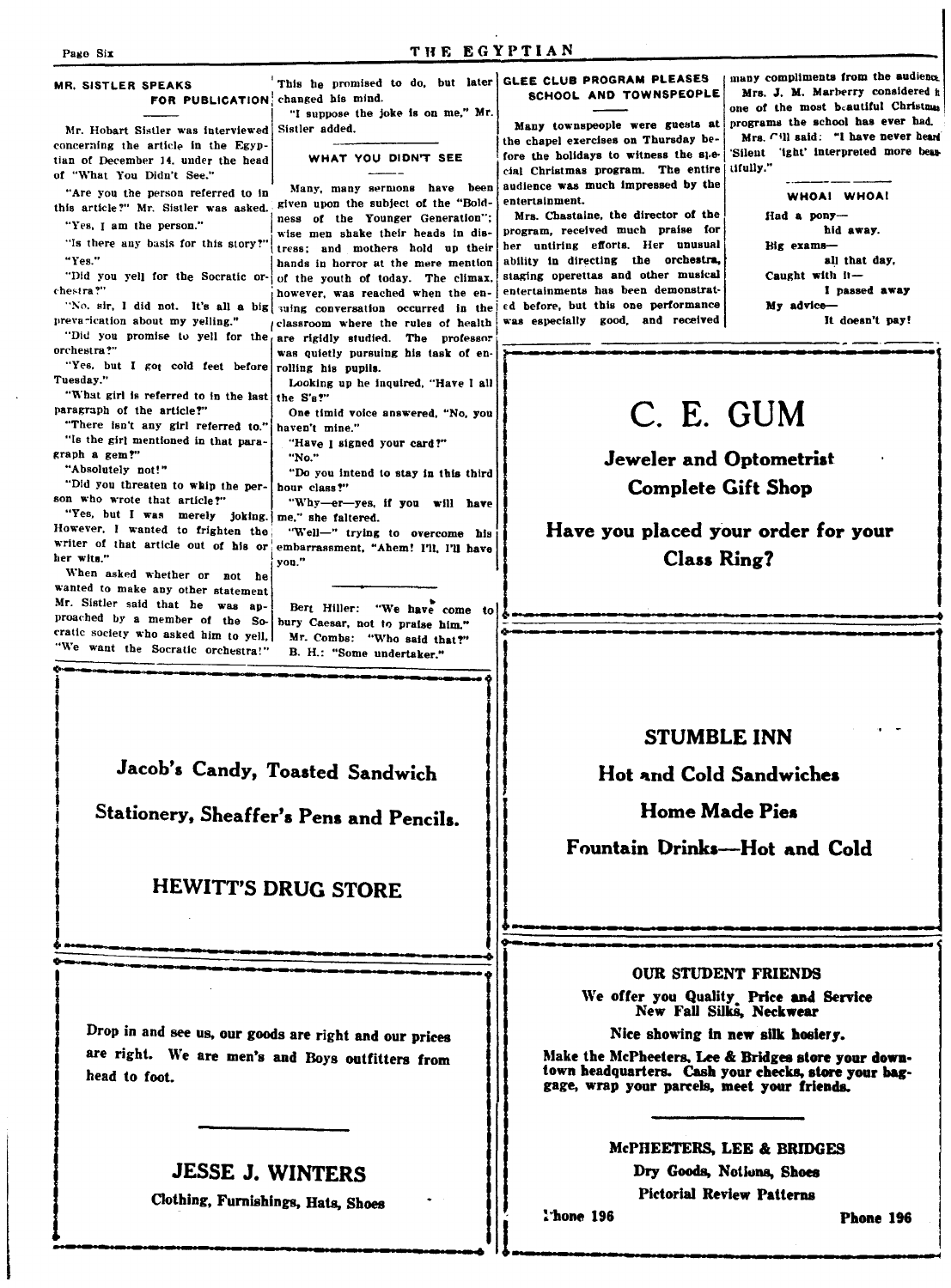#### ZETETIC SOCIETY

gram. It was there the students  $ex$ bressed their appreciation for the fact .<br>that exams were over, by listening of solid enjoyment. The program was: 1. Selection ......... Orchestrs

2. Vocal Duet .................... Myron and Alves Ingram 1 Piano Solo . Vivian Springer 4. A Bit of Fun ... Bessie Curt's 5. Vocal Solo ..... Amanda McNelly L Debate-Aff., G. Beasley, F. At-

mentrout; Neg., L. Wells, B. Casner.

It is sufficient to say that the orchestra was at its best. The other : N.W Orleans. musical numbers were very much anpreciated. Miss Bessie Curtis gave a snappy little "takeoff" on members of the society. Perhaps the most humorous part of the program came last in the form of an extemporaneous debate. The question was, "Resolved. the debaters were asleep when the question was read except Miss Beas-: consouently Miss Beasley was the only one that talked about Santa laus. The first speaker on the negotive proved conclusively that the rooster show should have been held in the parlor of Anthony Hall. The second speaker on the affirmative failed to refute any points made by the negative, but proved that Miss Bowyer should not call any more Freshman meetings. Then the second speaker on the negative staged a comeback by proving that the Freshmen shouldn't be allowed to graze on the 'Senior Pasture.' The decision was in favor of the "Two Musketeers", alias, the negative.

At the business meeting the following officers were elected:

President Fred Miller

Vice-president, Kate Brewer.

Corresponding secretary, Lydia Da- $V/a$ 

Recording Secretary, Everett Mc-Glasson.

Critic. Martha Brown. Chorister, Helen Duncan. Editor, Velma Deason. Librarian, Ernest Barnwell. Usher, Bessie Smith.

READ THE EEGYPTIAN

**FACULTY NEWS** 

On Friday, December 10, the Ze- Miss Steagall was in Chicago Fritelic Society gave an interesting pro- day, Dec. 10. Friday morning she Illinois League of Women Voters, ed toward America as The Promised took the examination for the doctorate degree. In the afternoon she talked before the Botany Semina of men Voters. She is the daughter of to a program that furnished an hour he University of Chicago. On Saturday she attended a board meeting standing sculptors of today. of the Illinois Academy of Science at

of the association.

Mr. and Mrs. Furr visited their daughter living near Springfield dur- They first went to London, and there ing the holidays. Mr. Furr also at they heard addresses given by Pretended the State Teachers' meeting mier Baldwin and by the former secat Springfield.

hicago with her sister.

Mr. and Mrs. Warren motored to

Mr. Hall was the faculty member who attended the National Students' Convention held at Milwaukee.

Mr. Felts went duck-hunting one day in vacation. He also attended the State Teachers' meeting.

Dean Wham attended the State That there ain't no Santa Claus." All reachers' meeting held at Springfield, Dec. 27, 28 and 29.

Miss Cox went to her home in Kau-**Rest** 

Miss Trovillion spent most of her vacation in Herrin. She made several trips to St. Louis to see shows. Miss Jonah went to her home in St. Louis.

AN AGRICULTURAL EDUCATION INCREASES FARMERS' CAPACITY

The Georgia Agricultural College has just completed an investigation in regard to the results of an agricultural training for farm work. They found that in the state of Georgia that those farmers without any special training were earning \$240 per year, those with a common school training \$565 per year, those completing the high school course \$646, those finishing the Agricultural short course \$896 and those graduating from the Agricultural College \$1254. This in a measure shows the value in training even for the farmer.

#### STORY IN THREE LINES

Lion and two lion hunters. Lion and one lion hunter. Lion.

## MISS TAFT SPEAKS IN CHAPEL League of Nations.

on the subject of Citizenship for Wo-Lorado Taft, one of the most out-

Miss Taft went abroad last year Joliet. Dr. Steagall is vice president with the American Seminar whose purpose was to study a certain trend of material in regard to world peace. retary of Lloyd George, the War Pre-

From her observations abroad it Miss Taft. Field Secretary of the was evident that the Europeans lookspoke in Chapel Wednesday morning Land. American women have more freedom than those of any other nation. They were among the first to be allowed entrance into ccredited colleges. They are interested primarily in voting because of the direct reenit it has on their home and children. Women of all nationalities do not have this connectanity, therefore it is the duty of every American woman to exercise this right for the good of her community and her coun-

# New Edison 40-Minute Records. Radios MILLIGAN-BROCKETT MUSIC CO.

### SETTLEMOIR'S SHOE HOSPITAL Home of Quality Shoes Repairing NEXT DOOR TO BARTH THEATRE Work done while you wait Б

## **AMERICAN CAFE PLATE LUNCH 30c Southwest corner of Campus HOME MADE PIES**

\$5.00 Meal Tickets For \$4.00

Your Feet Will Carry You Through If

They Are Properly Shod

## THE FASHION BOOTERY

Reduced Prices on all Winter Coats and Dresses

THE FAMOUS

Candies Soda Fountain  $P<sub>frac</sub>$  276

## WILHELM DRUG CO.

The Students Drug Store

Ask to see our new Normal School Seal Stationery and Single and Double Compacts.

## THE EGYPTIAN

#### irv. Miss Shanks spent the vacation in mier of England. Miss Taft also went to Geneva as a visitor to the PATRONIZE OUR ADVERTISERS